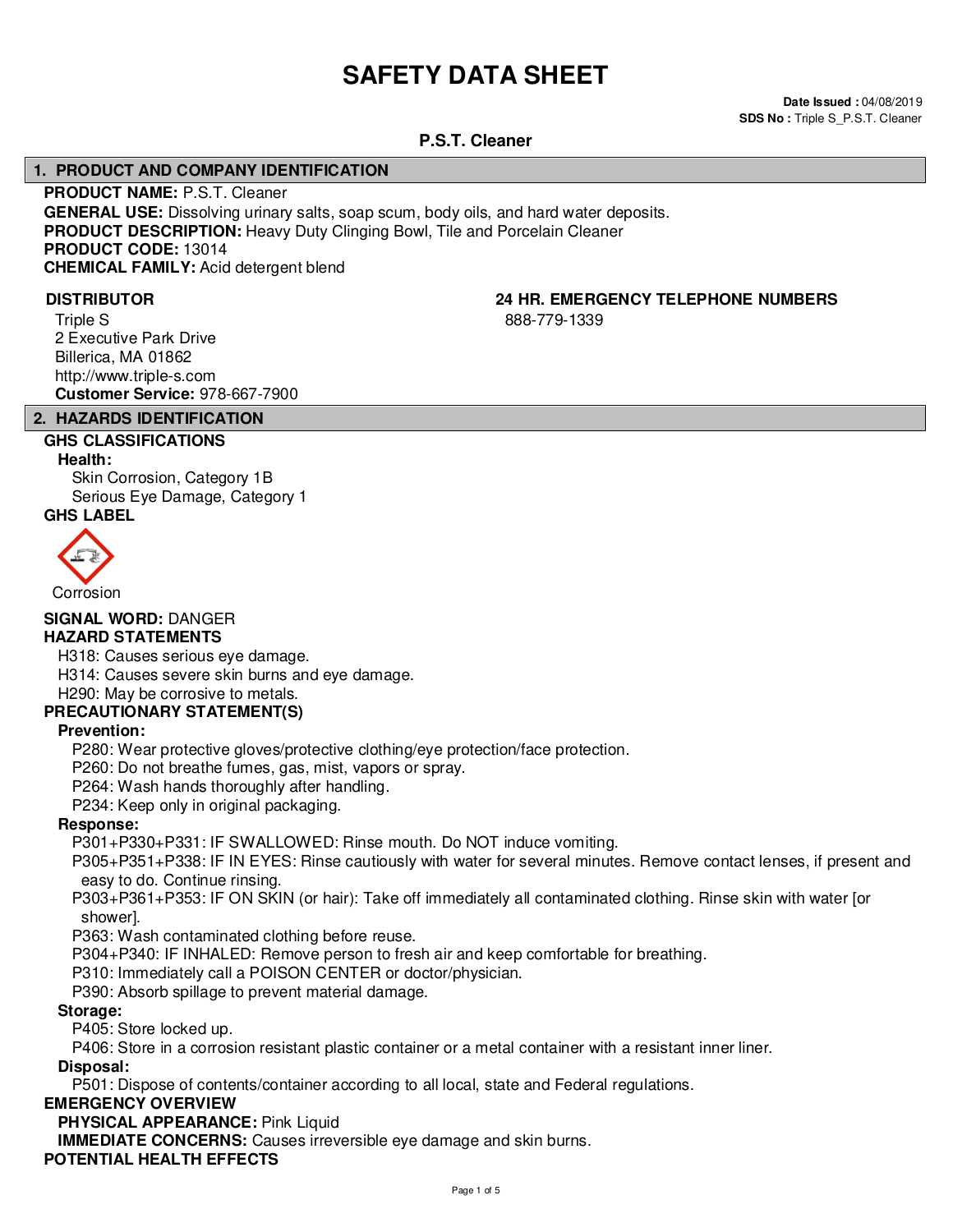**EYES:** Corrosive to the eyes and may cause severe damage including blindness.

**SKIN:** Contact causes severe skin irritation and possible burns.

**SKIN ABSORPTION: None Expected.** 

**INGESTION:** Harmful if swallowed.

**INHALATION:** Mist is irritating to nose, throat and lungs.

#### **REPRODUCTIVE TOXICITY**

**REPRODUCTIVE EFFECTS:** No known significant effects or critical hazards.

**TERATOGENIC EFFECTS:** No known significant effects or critical hazards.

**CARCINOGENICITY:** No known significant effects or critical hazards.

**MUTAGENICITY:** No known significant effects or critical hazards.

**ROUTES OF ENTRY:** Eye, skin, ingestion.

**TARGET ORGAN STATEMENT:** No known significant effects or critical hazards.

**CANCER STATEMENT:** None

**SENSITIZATION:** No known significant effects or critical hazards.

#### **WARNING CAUTION LABELS:** Corrosive

#### **3. COMPOSITION / INFORMATION ON INGREDIENTS**

| <b>Chemical Name</b>   | $Wt$ %  | <b>CAS</b> |
|------------------------|---------|------------|
| Phosphoric Acid        | 20 - 25 | 7664-38-2  |
| Nonylphenol Ethoxylate | $0 - 1$ | 9016-45-9  |
| Xanthane Gum           | $0 - 1$ | 11138-66-2 |
| Fragrance              | $0 - 1$ | <b>TS</b>  |
| Dye                    | < 0.1   | <b>TS</b>  |
| Water                  | 70 - 80 | 7732-18-5  |

**COMMENTS:** If CAS number is "TS", the specific chemical identity has been withheld as a trade secret. If CAS number is "TS", the specific chemical identity has been withheld as a trade secret.

#### **4. FIRST AID MEASURES**

**EYES:** Immediately flush eyes with water for at least 15 minutes, while holding eyelids open. Remove contact lenses, if present, after the first 5 minutes, then continue rinsing eye. Seek medical attention immediately.

**SKIN:** Remove contaminated clothing. Immediately flush with water followed by washing with mild soap. Seek medical attention.

**INGESTION:** Get immediate medical attention. Do not induce vomiting unless instructed to do so by poison center or physician.

**INHALATION:** Remove victim to fresh air and monitor. Seek medical advise if irritation persists.

#### **SIGNS AND SYMPTOMS OF OVEREXPOSURE**

**EYES:** Severe burning sensation, damage marked by burns.

**SKIN:** Burning sensation, redness.

**INGESTION:** Irritation of mouth, throat, along with stomach upset, vomiting.

**INHALATION:** Irritation of nose, throat and lungs with coughing, sneezing, possible difficulty breathing.

**ACUTE EFFECTS:** Corrosive to eyes. Causes moderate to severe skin irritation. Harmful if swallowed.

**CHRONIC EFFECTS:** Not Established

**NOTES TO PHYSICIAN:** Probable mucosal damage may contraindicate the use of gastric lavage.

#### **5. FIRE FIGHTING MEASURES**

**FLAMMABLE CLASS:** None

**GENERAL HAZARD:** Non-flammable

**EXTINGUISHING MEDIA:** No special requirements.

**FIRE FIGHTING EQUIPMENT:** No special requirements.

**HAZARDOUS DECOMPOSITION PRODUCTS:** Not Established

#### **6. ACCIDENTAL RELEASE MEASURES**

**SMALL SPILL:** Avoid runoff into storm sewers and ditches which lead to waterways.

**LARGE SPILL:** Avoid walking in material. Prevent product from entering into stream, soil, storm sewer or other bodies of water

#### **ENVIRONMENTAL PRECAUTIONS**

**WATER SPILL:** Avoid discharges into open waterways.

**LAND SPILL:** Avoid discharge to soil.

**AIR SPILL:** NA = Not Applicable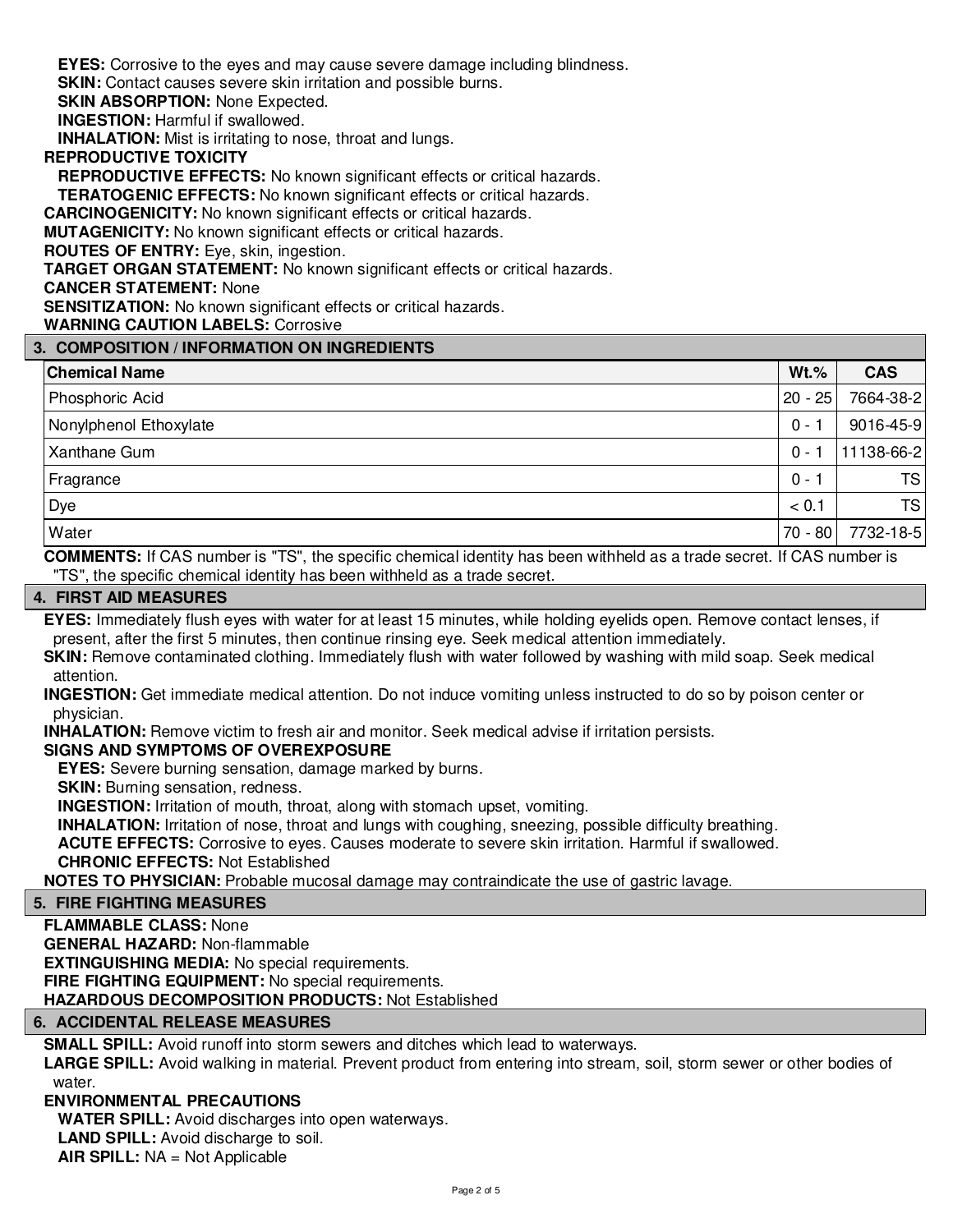**GENERAL PROCEDURES:** Isolate spill or leak area immediately. Keep unauthorized personnel away. Do not touch or walk through spilled material. Prevent entry into waterways, sewers, or confined areas. Absorb with dry earth, sand or other noncombustible material and transfer to containers.

**SPECIAL PROTECTIVE EQUIPMENT:** Eye protection, rubber gloves, rubber boots to protect feet.

#### **7. HANDLING AND STORAGE**

**GENERAL PROCEDURES:** Close container after use.

**HANDLING:** Avoid contact with skin and eyes. Wash hands before eating, drinking, smoking or using toilet facilities.

**STORAGE:** Store in closed container in an area inaccessible to children.

**STORAGE TEMPERATURE:** Store at ambient temperatures.

**STORAGE PRESSURE:** Store at ambient atmospheric pressure.

#### **8. EXPOSURE CONTROLS / PERSONAL PROTECTION**

#### **EXPOSURE GUIDELINES**

| OSHA HAZARDOUS COMPONENTS (29 CFR1910.1200) |                        |             |           |                   |  |
|---------------------------------------------|------------------------|-------------|-----------|-------------------|--|
|                                             | <b>EXPOSURE LIMITS</b> |             |           |                   |  |
| <b>Chemical Name</b>                        | <b>Type</b>            |             | ppm       | mg/m <sup>3</sup> |  |
| Phosphoric Acid                             | <b>OSHA PEL</b>        | <b>TWA</b>  |           |                   |  |
|                                             | <b>ACGIH TLV</b>       | <b>TWA</b>  |           |                   |  |
|                                             |                        | <b>STEL</b> |           | 3                 |  |
|                                             | <b>Supplier OEL</b>    | <b>TWA</b>  | <b>NL</b> | <b>NL</b>         |  |
|                                             |                        | <b>STEL</b> | <b>NL</b> | NL                |  |

#### **PERSONAL PROTECTIVE EQUIPMENT**

**EYES AND FACE:** Chemical splash googles and full face-shield.

**SKIN:** Rubber or other chemical resistant gloves.

**RESPIRATORY:** A respirator is not needed under normal and intended conditions of product use.

**WORK HYGIENIC PRACTICES:** Wash with soap and water after handling. Do not eat, drink or smoke while using product.

#### **9. PHYSICAL AND CHEMICAL PROPERTIES**

**PHYSICAL STATE:** Liquid **ODOR:** Cherry **ODOR THRESHOLD:** Not Established **COLOR:** Pink **pH:** 1.0 to 1.5 **PERCENT VOLATILE: >75 FLASH POINT AND METHOD:** None **FLAMMABLE LIMITS:** N/A **AUTOIGNITION TEMPERATURE:** NA = Not Applicable **VAPOR PRESSURE:** Not Available **VAPOR DENSITY:** 1 Air = 1 **BOILING POINT: 212° F; 100° C FREEZING POINT: 32° F; 0° C THERMAL DECOMPOSITION:** Not Available **SOLUBILITY IN WATER:** Complete **EVAPORATION RATE:** (Water =1) 1.0 **DENSITY:** 9.37 **SPECIFIC GRAVITY:** ~ 1.123 grams/ml. **VISCOSITY:** Moderately viscous. **(VOC):** None

#### **10. STABILITY AND REACTIVITY**

**REACTIVITY:** Stable **HAZARDOUS POLYMERIZATION:** Will not occur. **CONDITIONS TO AVOID:** None known. **HAZARDOUS DECOMPOSITION PRODUCTS:** Under normal conditions of storage and use, hazardous decomposition products should not be produced. **INCOMPATIBLE MATERIALS:** Strong alkalis, oxidizers, chlorine Bleach

#### **11. TOXICOLOGICAL INFORMATION**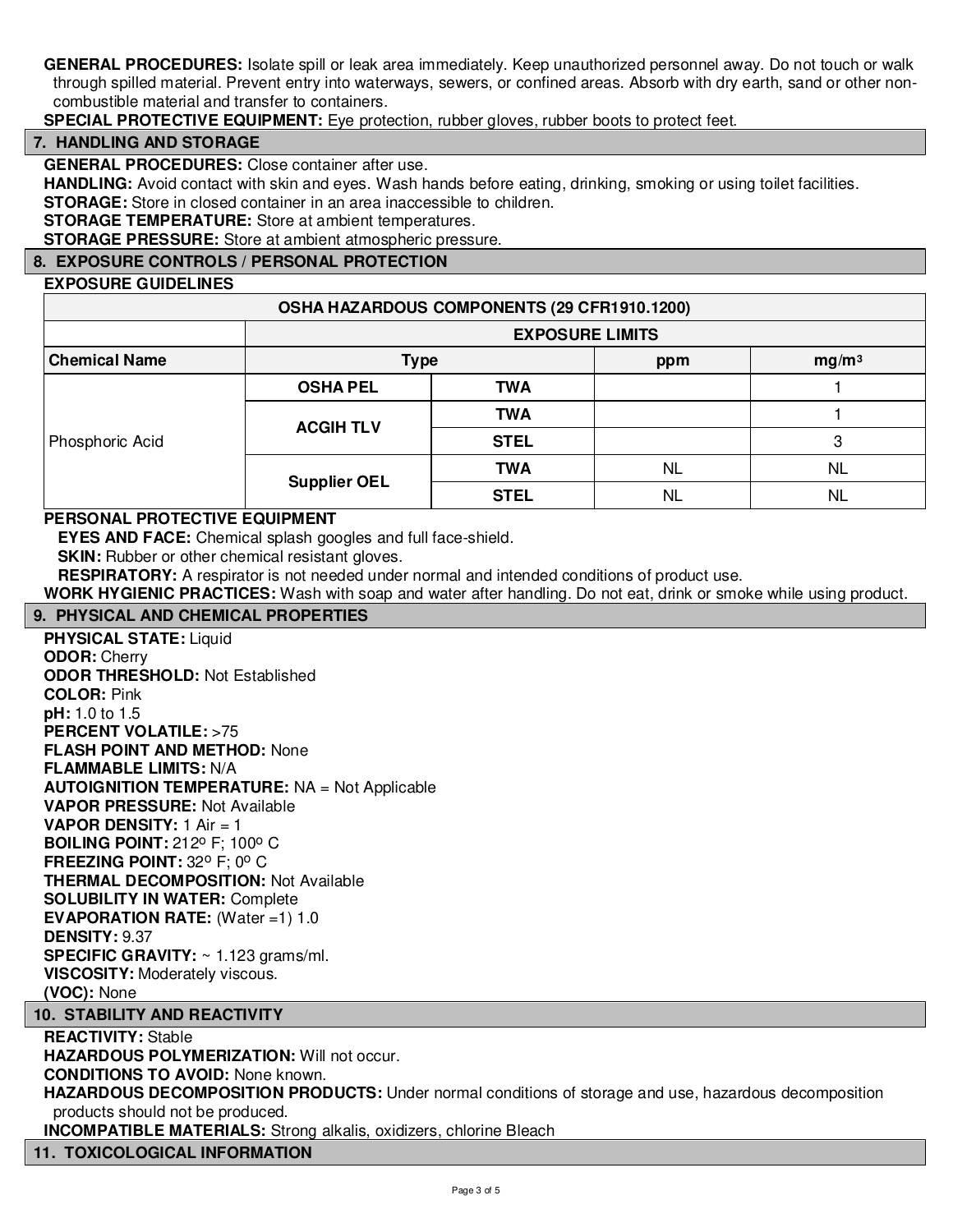#### **ACUTE TOXICITY**

| <b>Chemical Name</b>          | ORAL $LD_{50}$ (rat)    | DERMAL $LD_{50}$ (rabbit)  |  |
|-------------------------------|-------------------------|----------------------------|--|
| Phosphoric Acid               | $\sim$ 1530 mg/kg (rat) | $\sim$ 2740 mg/kg (rabbit) |  |
| <b>Nonylphenol Ethoxylate</b> | 16000 mg/kg (rat)       | 4490 mg/kg (rabbit)        |  |

**DERMAL LD50:** Not Established

**ORAL LD50:** Not Established

**INHALATION LC50:** Not Established

**GERM CELL MUTAGENICITY:** No known significant effects or critical hazards.

#### **CARCINOGENICITY**

**IARC:** No listed substance

**REPRODUCTIVE TOXICITY:** No known significant effects or critical hazards.

**STOT-SINGLE EXPOSURE:** No known significant effects or critical hazards.

#### **12. ECOLOGICAL INFORMATION**

**ENVIRONMENTAL DATA:** Not Established **ECOTOXICOLOGICAL INFORMATION:** Not Established **AQUATIC TOXICITY (ACUTE) 96-HOUR LC50:** Not Established

**Notes:** Practically nontoxic

**CHEMICAL FATE INFORMATION:** Not yet Determined

#### **13. DISPOSAL CONSIDERATIONS**

**DISPOSAL METHOD:** Any method in accordance with local, state and federal laws. Best method is to recycle or reuse for intended purpose. If discarded, this material and its containers should be treated as hazardous waste based on the characteristics of corrosivity as defined under federal RCRA regulations (40 CFR 261). Consult local authorities for disposal into public sewer.

**FOR LARGE SPILLS:** Consult with local and state authorities for large volume disposal.

PRODUCT DISPOSAL: Small quantities (less than 1 gallon) of used material may be flushed to sanitary sewer with copious amounts of water. Larger quantities must be disposed of by a licensed disposal company.

**EMPTY CONTAINER:** Rinse container with clear water. Offer container for recycling, or dispose of in trash.

### **RCRA/EPA WASTE INFORMATION:** Corrosive

#### **RCRA HAZARD CLASS:** C

#### **14. TRANSPORT INFORMATION**

#### **DOT (DEPARTMENT OF TRANSPORTATION)**

**PROPER SHIPPING NAME:** Compound, Cleaning Liquid **TECHNICAL NAME:** Phosphoric Acid Solution

#### **PRIMARY HAZARD CLASS/DIVISION:** 8

**UN/NA NUMBER:** 1760

**PACKING GROUP:** III

**PLACARDS:** Corrosive

**LABEL:** Certain package sizes determine the proper labeling of containers. Consult manufacturer for specific information regarding proper labeling.

**OTHER SHIPPING INFORMATION:** Certain shipping modes and packaging sizes may have exceptions from the transport regulations. The classifications/information provided above may not reflect applicable exceptions. Contact the manufacturer for more specific information on the proper shipping of this material.

**SPECIAL SHIPPING NOTES:** Quantities less than or equal to one (1) gallon = Limited Quantity not regulated.

#### **VESSEL (IMO/IMDG)**

**SHIPPING NAME:** Corrosive liquid, acidic, inorganic, n.o.s.

**TECHNICAL NAME:** Phosphoric Acid Solution

#### **UN/NA NUMBER:** 3264

**PRIMARY HAZARD CLASS/DIVISION:** 8 **PACKING GROUP:** III **PLACARDS:** Corrosive

#### **LABEL:** Corrosive

#### **15. REGULATORY INFORMATION**

**UNITED STATES DOT LABEL SYMBOL AND HAZARD CLASSIFICATION**